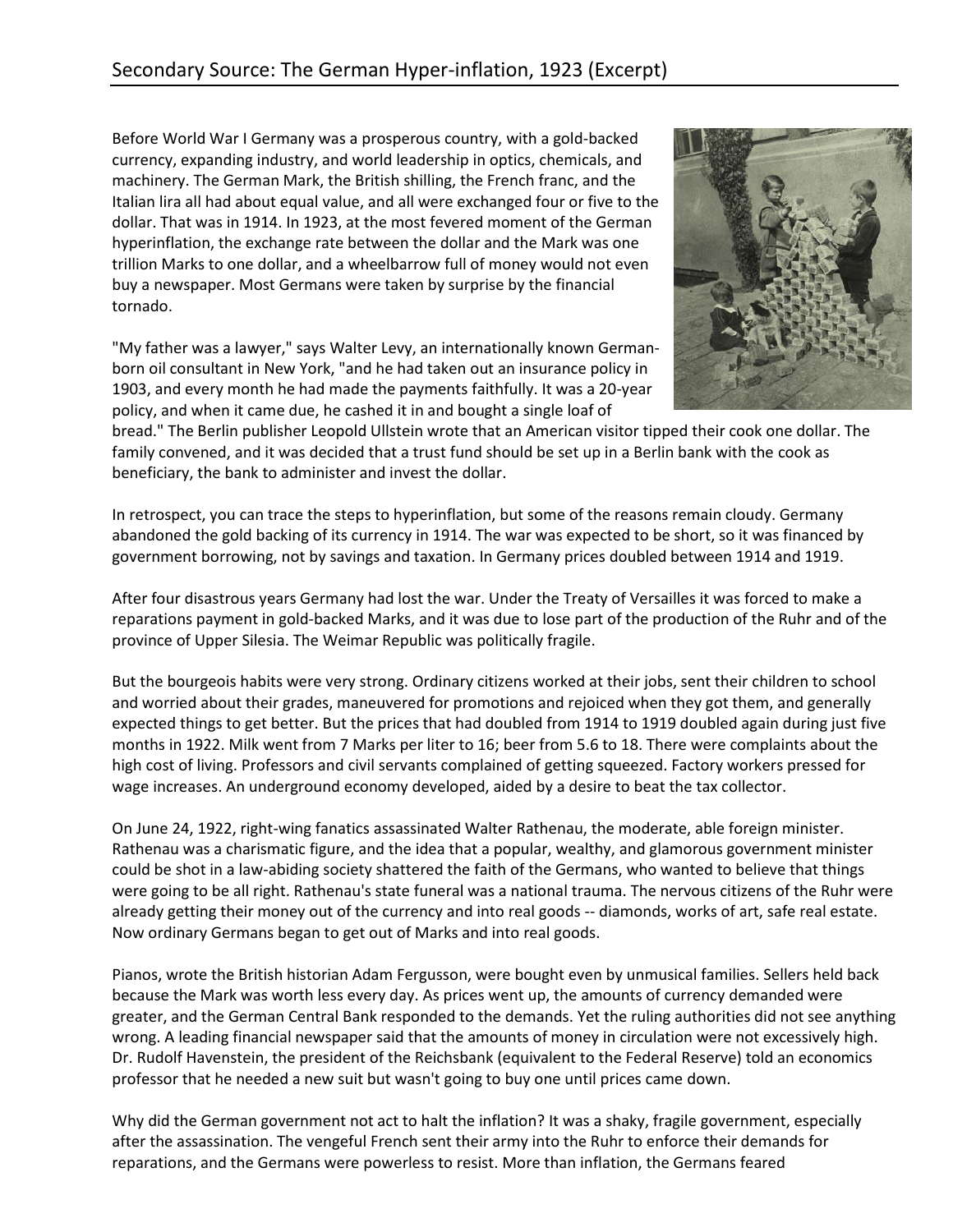unemployment. In 1919 Communists had tried to take over, and severe unemployment might give the Communists another chance. The great German industrial combines -- Krupp, Thyssen, Farben, Stinnes - condoned the inflation and survived it well. A cheaper Mark, they reasoned, would make German goods cheap and easy to export, and they needed the export earnings to buy raw materials abroad. Inflation kept everyone working.

So the printing presses ran, and once they began to run, they were hard to stop. The price increases began to be dizzying. Menus in cafes could not be revised quickly enough. A student at Freiburg University ordered a cup of coffee at a cafe. The price on the menu was 5,000 Marks. He had two cups. When the bill came, it was for 14,000 Marks. "If you want to save money," he was told, "and you want two cups of coffee, you should order them both at the same time."

The presses of the Reichsbank could not keep up though they ran through the night. Individual cities and states began to issue their own money. Dr. Havenstein, the president of the Reichsbank, did not get his new suit. A factory worker described payday, which was every day at 11:00 a.m.: "At 11:00 in the morning a siren sounded, and everybody gathered in the factory forecourt, where a five-ton lorry was drawn up loaded brimful with paper money. The chief cashier and his assistants climbed up on top. They read out names and just threw out bundles of notes. As soon as you had caught one you made a dash for the nearest shop and bought just anything that was going." Teachers, paid at 10:00 a.m., brought their money to the playground, where relatives took the bundles and hurried off with them. Banks closed at 11:00 a.m.; the harried clerks went on strike.

The flight from currency that had begun with the buying of diamonds, gold, country houses, and antiques now extended to minor and almost useless items -- bric-a-brac, soap, hairpins. The law-abiding country crumbled into petty thievery. Copper pipes and brass armatures weren't safe. Gasoline was siphoned from cars. People bought things they didn't need and used them to barter -- a pair of shoes for a shirt, some crockery for coffee. Berlin had a "witches' Sabbath" atmosphere. Prostitutes of both sexes roamed the streets. Cocaine was the fashionable drug. In the cabarets the newly rich and their foreign friends could dance and spend money. Other reports noted that not all the young people had a bad time. Their parents had taught them to work and save, and that was clearly wrong, so they could spend money, enjoy themselves, and flout the old.

The publisher Leopold Ullstein wrote: "People just didn't understand what was happening. All the economic theory they had been taught didn't provide for the phenomenon. There was a feeling of utter dependence on anonymous powers -- almost as a primitive people believed in magic -- that somebody must be in the know, and that this small group of 'somebodies' must be a conspiracy."

When the 1,000-billion Mark note came out, few bothered to collect the change when they spent it. By November 1923, with one dollar equal to one trillion Marks, the breakdown was complete. The currency had lost meaning.

What happened immediately afterward is as fascinating as the Great Inflation itself. The tornado of the Mark inflation was succeeded by the "miracle of the Rentenmark." A new president took over the Reichsbank, Horace Greeley Hjalmar Schacht, who came by his first two names because of his father's admiration for an editor of the New York Tribune. The Rentenmark was not Schacht's idea, but he executed it, and as the Reichsbank president, he got the credit for it. For decades afterward he was able to maintain a reputation for financial wizardry. He became the architect of the financial prosperity brought by the Nazi party.

Obviously, though the currency was worthless, Germany was still a rich country -- with mines, farms, factories, forests. The backing for the Rentenmark was mortgages on the land and bonds on the factories, but that backing was a fiction; the factories and land couldn't be turned into cash or used abroad. Nine zeros were struck from the currency; that is, one Rentenmark was equal to one billion old Marks. The Germans wanted desperately to believe in the Rentenmark, and so they did. "I remember," said one Frau Barten of East Prussia, "the feeling of having just one Rentenmark to spend. I bought a small tin bread bin. Just to buy something that had a price tag for one Mark was so exciting."